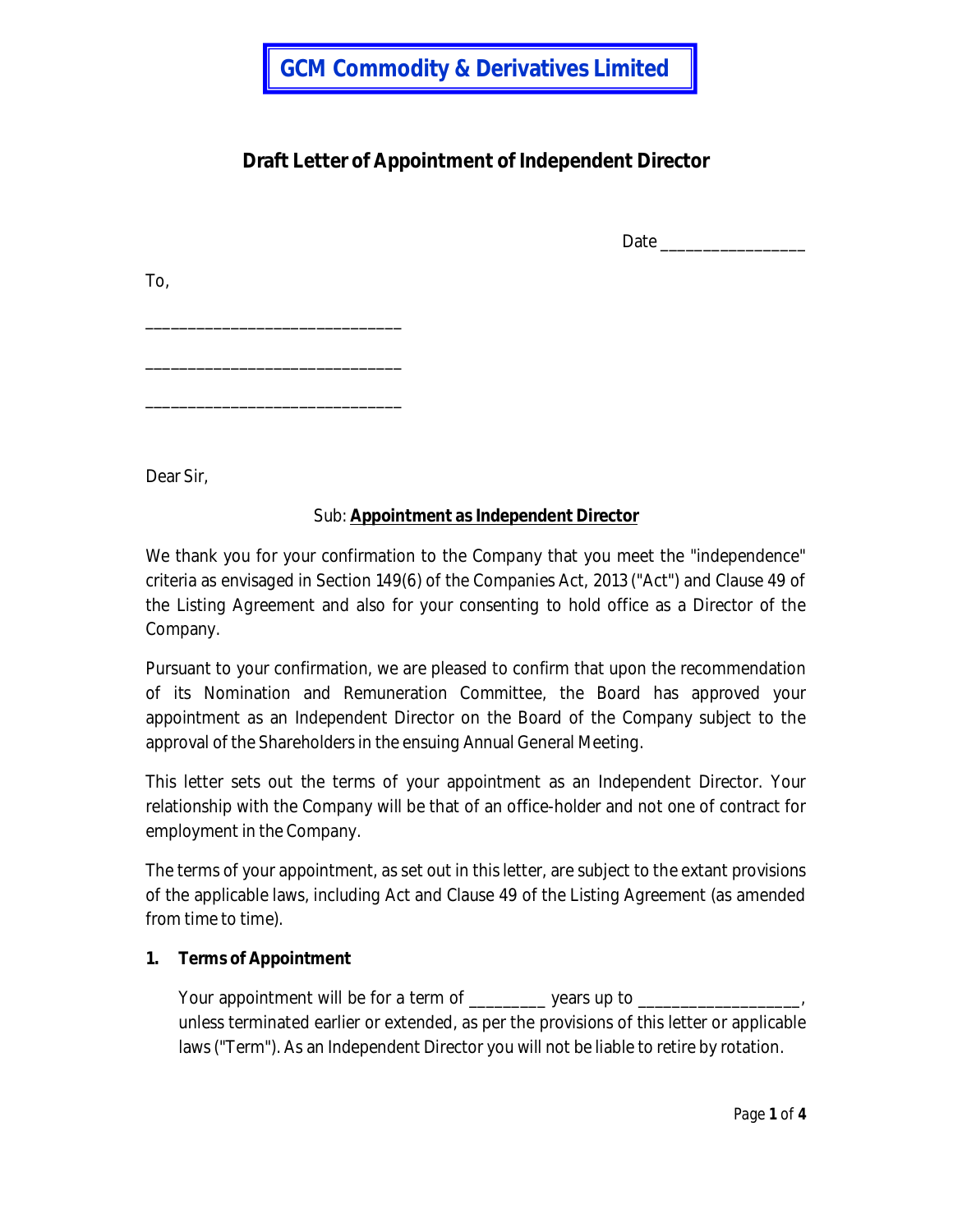As per the Board's current assessment, you will be the Chairman/member of the following Board Committees:

The Roles and Functions of Committees are provided at **Annexure "A"**. The Board may reconstitute the composition of any/all Committees, from time to time, and any such change shall be promptly communicated to you. In such an event you may also be required to serve on other Committees of the Board.

# **2. Role, duties and responsibilities**

\_\_\_\_\_\_\_\_\_\_\_\_\_\_\_\_\_

\_\_\_\_\_\_\_\_\_\_\_\_\_\_\_\_\_

- A. As member of the Board you along with the other Directors will be collectively responsible for meeting the objectives of the Board which include:
	- Requirements under the Companies Act, 2013,
	- Responsibilities of the Board as outlined in the Corporate Governance requirements as prescribed by Stock Exchanges under Clause 49 of the Listing Agreement.
	- Accountability under the Directors' Responsibility Statement,
	- Overseeing the maintenance of high standards and ethical conduct of business.
- B. You shall abide by the 'Code for Independent Directors' as outlined in Schedule IV to Section 149(8) of the Act, and duties of directors as provided in the Act (including Section 166) and in Clause 49 of the Listing Agreement . For your ready reference, the relevant provisions have been extracted and attached to this letter as **Annexure "B"**.

#### **3. Remuneration**

As an Independent Director you shall be paid sitting fees for attending the meetings of the Board and the Committees of which you are a member as fixed by the Board from time to time.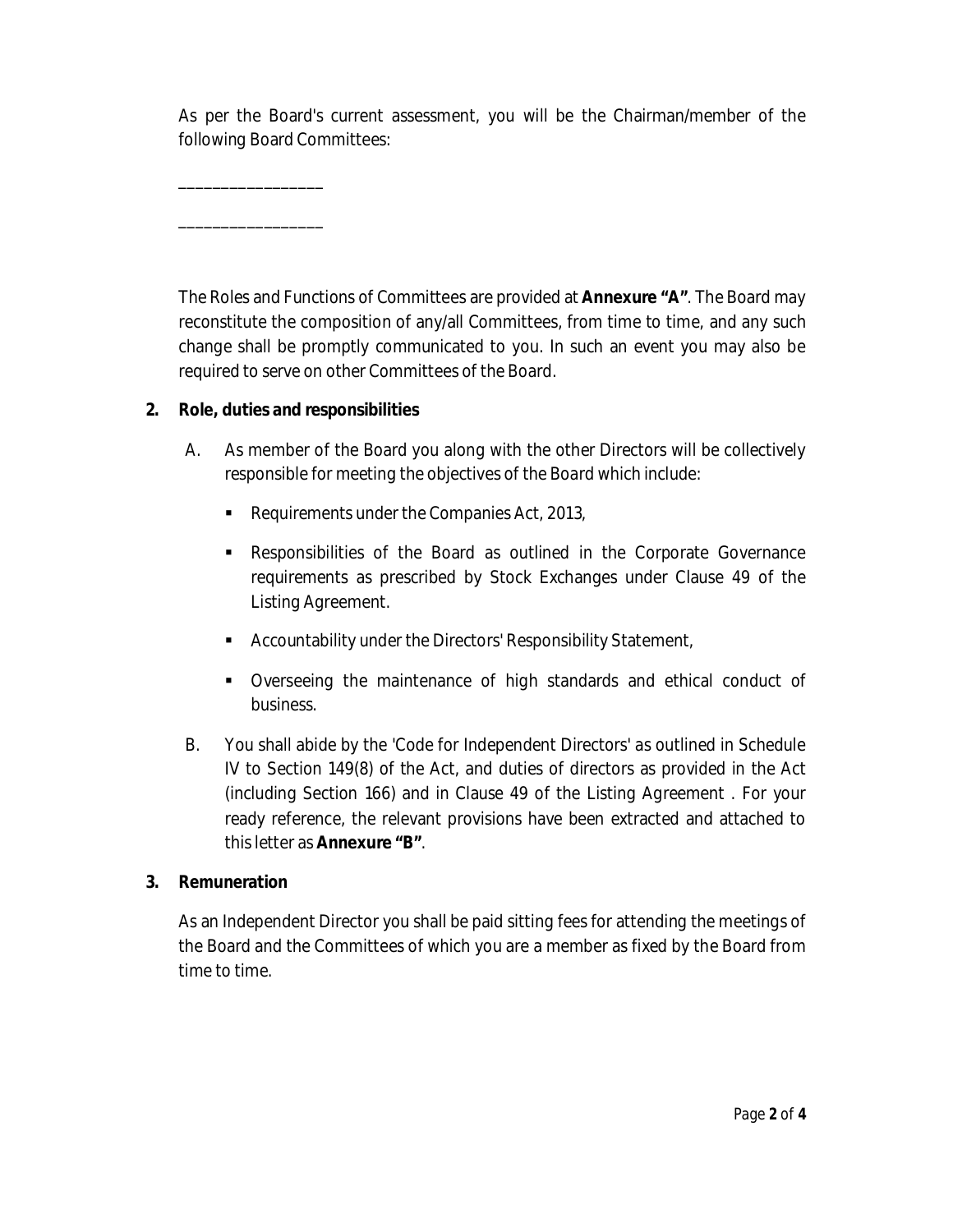Further, the Company will pay or reimburse to you such fair and reasonable expenditure, as may have been incurred by you while performing your role as an Independent Director of the Company.

#### **4. Code of Business Ethics**

As an Independent Director of the Company, you agree to comply with the following Code of Business Ethics:

- will always act in the interest of the Company and ensure that any other business or personal association which you may have, does not involve any conflict of interest with the operations of the Company and your role therein,
- will comply with all applicable laws and regulations of all the relevant regulatory and other authorities as may be applicable to Directors in their individual capacities,
- will safeguard the confidentiality of all information received by you by virtue of your position.

Unless specifically authorised by the Company, you shall not disclose company and business information to public constituencies such as the media, the financial community, employees, shareholders, agents, franchisees, dealers, distributors and such other persons or entities.

Your obligation of confidentiality shall survive termination or cessation of your directorship with the Company.

We would also like to draw your attention to the applicability of Securities and Exchange Board of India (Prohibition of Insider Trading) Regulations, 2014 on use of unpublished price sensitive information.

Additionally, you shall not participate in any business activity which might impede the application of your independent judgment in the best interest of the Company.

# **5. Disclosures of Changes**

During your term, you agree to promptly provide a declaration under Section 149(7) of the Act, every year and upon any change in circumstances within 20 days which may affect your status as an Independent Director.

During the term, you shall promptly intimate the Company Secretary and the Registrar of Companies in the prescribed manner, of any change in address or other contact and personal details provided to the Company.